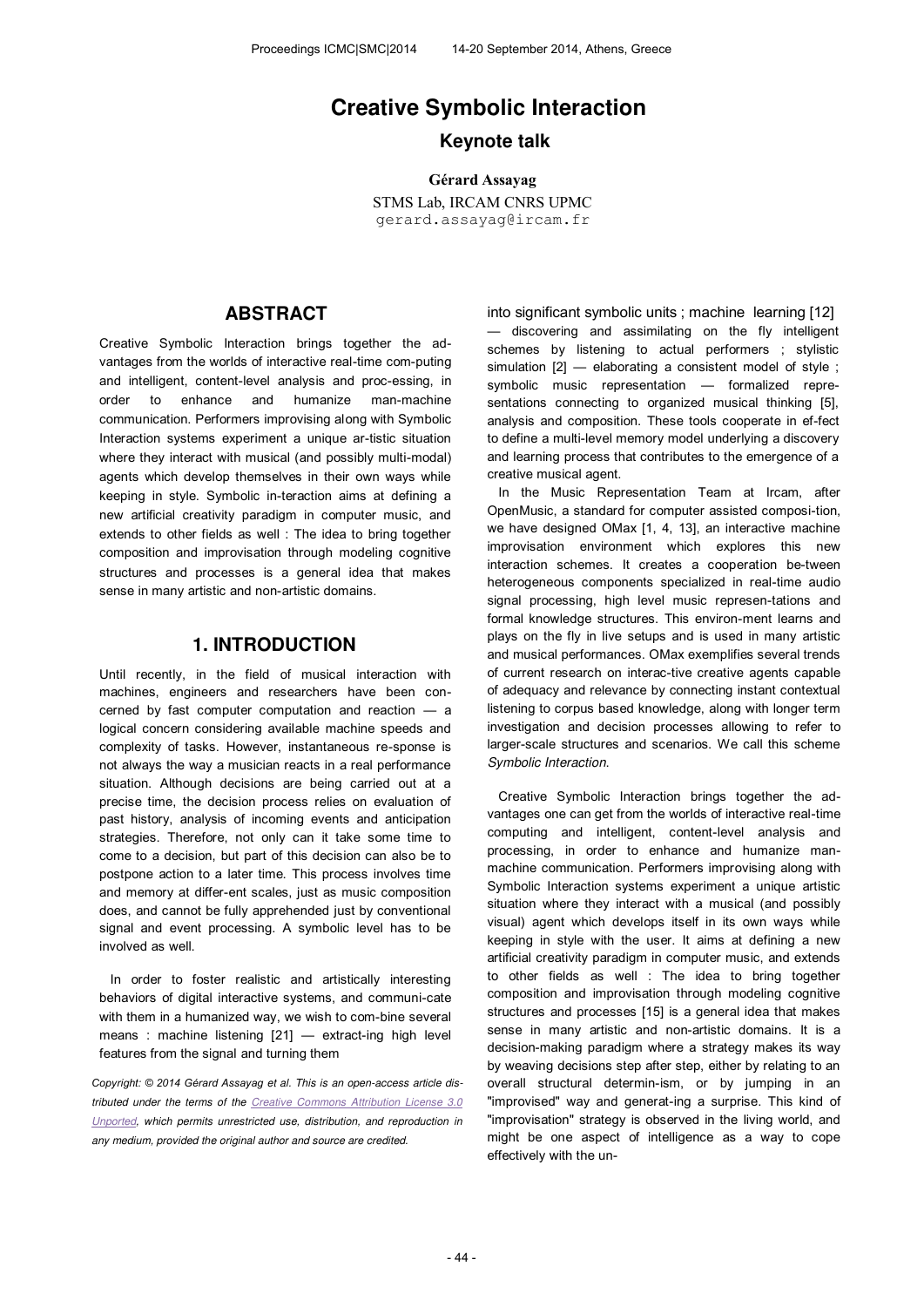known, thus it may serve as a productive model for arti-ficial music creativity.

## **2. GENERAL CONTEXT**

Improvised interaction between humans and digital agents is a recent field of studies in the context of artifi-cial creativity, which convenes several active research issues: interactive learning, which models are built at the very time of interaction, and the expression of which inflect the very conditions of this interaction ; artificial perception, based on this interaction ; modeling of social and expressive interaction between human agents and / or digital ones, in its anthropological, social, linguistic, and IT dimensions.

This type of interaction involves the perception / ac-tion loop and engages the learning process in a renewed design where an agent learns in particular from the reac-tions of other agents to its own creative productions.

Research on human and artificial creativity in sound and music raises a lot of interest worldwide and has been developing seriously these last years with many technical progresses in artificial listening, epistemic modeling, artificial intelligence, machine learning, signal and physical models and representations. Creativity in general is supported at European level by one of its Objective called "Technology and scientific foundations in the field of creativity" in its actions "Intelligent com-putational environments and stimulating human creativ-ity and Enhancing Progress towards formal understand-ing of creativity".

## **3. IMPROVISED INTERACTION**

To confront the problem of improvised interaction understood as a powerful driver for creativity and situated at the heart of all human activities constitutes one of today's central challenges in digital intelligence in sound and music computing. We envision it in the realm of interactions between physical, digital and human worlds, in a music information dynamics setup where we wish to integrate artificial listening, learning of mu-sical behaviors, temporal modeling of musical structures and dynamical creative interaction in an architecture for effective experimentation in real time.

Possible applications will be available in varied flavors on-line and off-line. They are likely to change the situation in the artistic relationship between human and artificial agents. Off-line listening to and learning from large music databases will feed generative systems for composition and performance and ease the addition of creative functionalities to software for multi-media pro-duction and post-production, digital games and cinema, access to audiovisual heritage. Integrating listening and learning in the very process of artistic interaction makes it possible to program software agents with the skills to react in real-time to human performance in man-machine improvisation setups, in multimedia installa-tions, in electro-acoustic composition, in the creation of new "variable" formats for music production and distri-bution.

Architectures integrating concurrent agents and logical constraints [17] capturing the idea of scenario provide opportunities for powerful generativity in situations ranging from popular music to digital games, web appli-cations, generative cinema, by providing a control layer for the interactive generation of new temporal sequences through the progression of the game, the incarnation and the evolution of a character, the behavior of the user.

In this sense, symbolic interaction will disrupt the no-tion of public access to recorded music, with potentially major impact on cultural heritage and industries, shifting more and more the public from passive to genuine par-ticipation.

## **4. DYNAMICS OF INTERACTION**

### **4.1 Creative Digital Agents**

Our dynamics of creative improvised interaction focuses on the creation, adaptation and implementation of effec-tive and efficient models of artificial listening, learning, interaction and automatic creation of musical content in order to allow the formation of digital music agents that succeed in being autonomous, creative, able to display artistically credible manners in various artistic and educational human setups such as live performance and teaching. These agents mayalso help constitute the perceptual and communicative skills of embedded artificial intelligence systems.

The aim is to evolve self-creative agents by the proc-ess of interactive learning from direct exposure to hu-man improvisers, thus creating a retro-action loop (sty-listic reinjection) through the simultaneous exposure of humans to the "improvised" productions of the digital agents themselves. This involves a complex dynamics of time and space evolving human / digital communication.



**Figure 1**. Stylistic Reinjection Paradigm

#### **4.2 Offline Learning**

Even in the case of real-time performance, an offline learning process based on vast musical corpora can be anticipated so as to stylistically "color" digital individu-alities or position the experience within a particular genre (classical, jazz, traditional, electro etc.)

In addition to applying these digital skills to live mu-sic situations where digital and human agents interplay,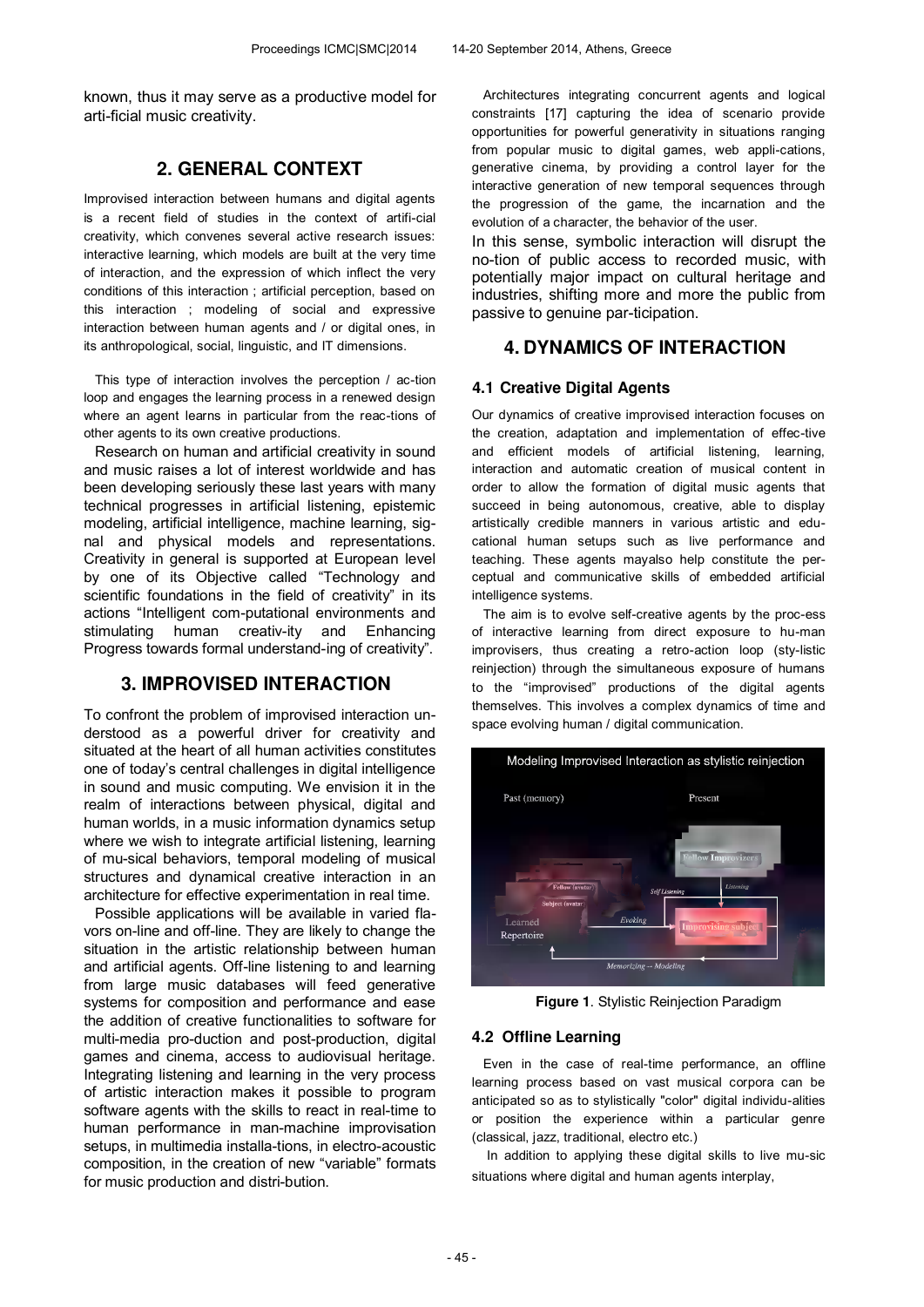the game can be extended to innovative applications such as interaction of users of all sorts with audiovisual heritage archives which would be dynamically resur-rected within a creative or educational framework, thus extending the improvisation paradigm to new narrative and immersive forms in a step unseen yet. We are cur-rently building a project in this direction with EPFL University in Lausanne around the Montreux Festival Archives recently listed by Unesco as part of the World Cultural Heritage.

### **4.3 Collectivities of Agents**

The idea is to create both an artificial expertise of musical practice ("machine musicianship") by this kind of interaction and a rich experience of instantaneous hu-man – digital communication likely to provide an aes-thetic satisfaction to the user, to broaden its sound and music production means, to "talk" with him by imitation or contradiction, and, in general, to stimulate and boost the musical experience individually and collectively. This human-agent interaction will be in effect extended to complex configuration involving potentially a great number of agents — human and artificial — learning and evolving from each other. As the experience will take form, autonomous digital music personalities, able to intervene credibly in complex situations of interaction with humans and other agents, will emerge.

An artificial entity in a creative audio-musical context subsumes itself as a collection of elementary contribu-tory and competitive components, capable of interactive learning, implementing the artificial listening tasks, the discovery of short and long-term temporal structures, the modeling of style, the generation of symbolic se-quences, the real-time audio management, and the visu-alization and human-machine interface functions as well.

#### **4.4 The OMax Galaxy**

A great part of these capacities are already available in the OMax environment, which has already been used in a number of public performances throughout the world and is established as a well known reference in the realm of *improvised machine musicianship* [5, 6]. Sev-eral extensions of the OMax paradigm are currently un-der research or starting in the author's team (Music Representation) at Ircam as well as in partner labs at UCSD, EHESS, Inria, UBO, and CNMAT Berkeley. These researches include musical information dynamics [11, 16], formal automata [10], probabilistic approaches [8], cognitive modeling of memory, accompaniment systems, scenario based improvisation, multi-agent interaction dynamics, temporal adaptation of interaction, digital intelligence and artificial creativity.



**Figure 2**. OMax Galaxy

The OMax galaxy connects with active or starting pro-jects in several of these labs with studies in knowledge models and decision-making strategies for synchronous and asynchronous agents caught in collective creative action, elicitation of augmented listening by the use of prior knowledge, co-adaptation of perception and action in an interactive learning environment, integration of multi-dimensional and multi-scale aspects of musical structures.

## **5. SYMBOLIC INTERACTION**

From there on, we wish to move in the direction of a more powerful and versatile instantiation of symbolic interaction. A series of projects involving several PhD and post-doc works and several national and international collaboration have been initiated, in order to stimulate theoretical advances and development of ex-perimental environments in a number of directions.

### **5.1 Perceptual Skills**

It is thus necessary to be able to empower digital agents with the ability to analyze complex auditory scenes in real time and to extract musical structure from them by discovering time and space regularities [18] and exploit-ing available prior knowledge possibly through an "in-formed musical decomposition" paradigm [19], taking advantage of scores, annotations, or inferring partial information from learning beforehand stylistically com-patible corpora.

### **5.2 Learning Skills**

Interactive learning of musical structures stems from data provided by the sequential process of listening, learning symbolic models that capture high-level multi-dimensional and multi-scale musical structures emerg-ing in a context of musical performance and improvisa-tion. Many formal models may compete and even coop-erate for that purpose. The Factor Oracle model [3, 9] coming from the automata and formal languages re-search field has been massively used in OMax and its derivative with great achievements. Hidden Markov Models, Temporal Grammar Rules Induction, Deep Be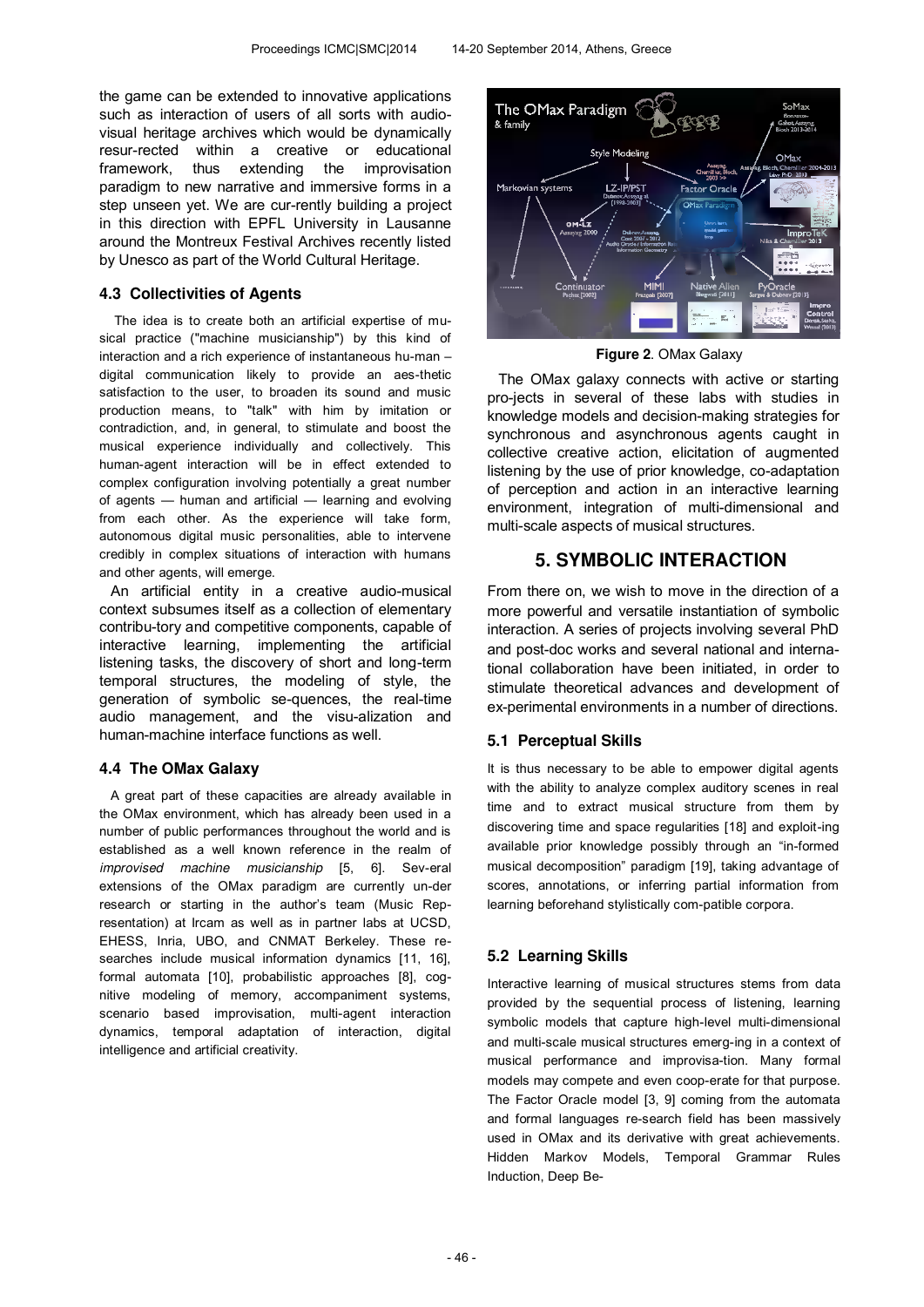lief Networks, Concurrent Constraint Calculus, Spatial and Epistemic CCP, Multi-objective Time Series model-ing among others can be explored as well for that pur-pose. Researches at Inria have shown the power of Bay-esian modeling [20] in the case of data sparsity and a new collaboration project will allow the evaluation of integrating sequential formal modeling with probabilis-tic methods in the case of complex musical discourses when one lacks training data, trying to combine this way computational efficiency and robustness of learning.

### **5.3 Interaction Logic**

In this perceptual and knowledge framework, impro-vised interaction logic allows a rich and creative ex-change between human and artificial agents and asks questions on the temporal and spatial collective adapta-tion of interaction at multiple scales. This adaptation takes advantage of the artificial perceptual and cogni-tive environment in order to articulate a proactive con-trol of collective improvised interaction, addressing such issues as internal structure of the agents, memory mod-els, knowledge and control capabilities. There is a need to go beyond the conventional static and predetermined approaches and be able to adapt in real-time the models, representations and learning methods of interaction, taking into account different temporal scales and collec-tive dynamics [7], engaging attention, comprehension and decision skills. It will be possible in this way to construct intelligent multi-agent systems well equipped for dealing credibly with more complex musical situa-tions involving a variety of styles.

#### **5.4 Scenario Models**

An artificial improvising musical agent may have in certain cases a planned strategy or a scenario. It has to improvise in an explicit harmonic and rhythmic context by exploiting a priori information that is structuring on one hand the training corpus and on the other the current context of improvisation providing they are labeled by a common symbolic vocabulary, e.g. harmonic, textural, or timbral descriptors [14]. The improvisation process guided by a control sequence can be described as the relationship between an external plan and a structured and annotated memory from which it dynamically re-constitutes musical sequences to create new improvisa-tions, compatible in their temporal organization and their different dimensions (harmonic, rhythmic) with the plan. As an example, the plan can be a harmonic grid, and the memory a formal model learned from realiza-tions of this grid and/or others one as well. The Improvisation will follow the grid while deploying and combining musical material coming from a number of sources. The ImproTek [14] flavor of OMax developed in collaboration between EHESS and the Music Representation Team at Ircam can already, to a certain extent, simulate such a planned improvisation situation.

#### **5.5 Flow Models**

However, an improvising agent may act freely with no information on the future as in the previous case. When there is no known scenario, the generative process can nevertheless be oriented causally by an input stream, typically produced by a human musician or by an other digital intelligence, themselves improvising freely or with a defined strategy. The process maintains in that case a "floating synchronization" between the data ac-quired in real-time by listening to the input stream and a structured and annotated memory from which it dy-namically reconstructs musical sequences coherent and locally compatible with the input stream for certain mu-sical dimensions. A simple example of such an interac-tion is the automatic accompaniment of a melodic im-provisation, another one is the generation of solos on an improvised series of chord ; in the general case, an arbi-trary number of agents trained on different corpus will be able to coimprovise by listening to each other and adapting flexibly to each other with regards to pitch, rhythm, harmony, or texture and timbre, as would hu-man experts do. The SoMax flavor of OMax developed in the Music Representation Team at Ircam can already, to a certain extent, simulate such an adaptive behavior linked to an input flow.

Scenario models and flow models can be combined to simultaneously take advantage of the ability of the first to manage improvisation plans and of the second to flexibly adapt to the contingencies of listening and in-teraction, taking into account the formal organization of music as it is learned and modeled into a structured an-notated memory.

#### **5.6 Temporal Adaptation**

An adaptive and proactive system of improvised interac-tion takes into account different temporal scales and collective dynamics. This means recognizing and adapt-ing short-term phenomena (reaction, synchronization) as well as long-term phenomena (the emergence of vo-cabulary and higher level forms) and involves updating multi-scale hierarchical representations of interaction (engaging cognitive representations, or mental states). The formalization of a consistent and versatile scheme of interaction to address these areas is challenging and requires the development of a global approach in order to reach "expressiveness" and "style".

#### **5.7 Memory, Knowledge, Control**

A creative artificial agent capable of listening, learning and performing improvised musical interaction with humans and other artificial agents must have a minimal "cognitive" structure allowing him to succeed in a com-plex environment which incorporates its own produc-tions, thus involving reflexivity on its own behavior and state. One has to identify the representations and proc-esses best suited to model this internal structure and its activation by external stimuli.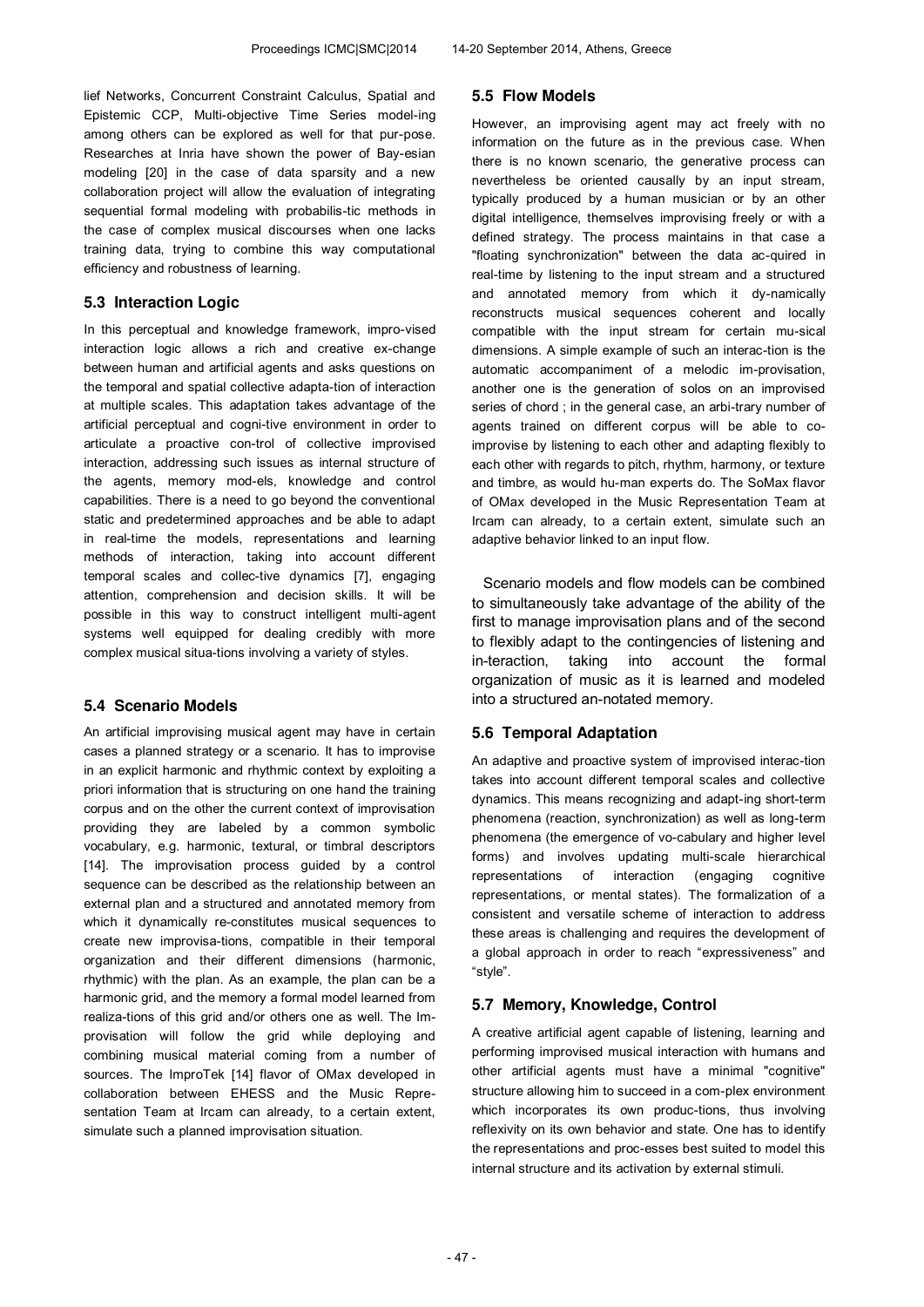It may consist in a memory and a knowledge network operated at different time scales (echoic memory, long term memory) and at different activation and control levels, whether they be implicit (procedural or reflex) or explicit (episodic or semantic memory). Coupled struc-tures of memory and control currently implemented as a Factor Oracle, should be extended to sophisticated topo-logical devices, possibly using SOM (self organizing maps). These would contribute to the formation of a semantic memory through the automatic organization of a topology of musical objects. It would contribute as well to the constitution of reflexive processes simulating awareness (curiosity triggered by a stimulus), attention (listening or not other agents), motivation (wanting to learn or not) and initiative (decision to play or not) in relation to computational models of self and intentional-ity (self-model theory).

## **6. CONCLUSIONS**

Creative Symbolic Interaction has emerged as an ex-tremely productive combination of machine listening, machine Learning and Music structure modeling, in the framework of adaptive interaction dynamics. It is rich of promises for *Improvised Machine Musicianship* (to quote Robert Rowe's famous book Machine Musician-ship) and in general for digital intelligence and creativ-ity.

### **Acknowledgments**

Thanks to the other OMax Brothers: M. Chemillier, S. Dubnov, G. Bloch, B. Lévy, L. Bonnasse-Gahot, J. Nika.

Improvised Machine Musicianship projects described in this document partly funded by Agence nationale de la recherche (ANR) projects ImproTech, SOR2 (finished) and DYCI2 (starting).

## **7. REFERENCES**

- [1] G. Assayag, G. Bloch, M. Chemillier, A. Cont, S. Dubnov "Omax Brothers : a Dynamic Topology of Agents for Improvization Learning", *Workshop on Audio and Music Computing for Multimedia*, ACM Multimedia 2006, Santa Barbara, 2006
- [2] G. Assayag, S. Dubnov, and O. Delerue. "Guessing the composer's mind: applying universal prediction to musical style". *Proceedings of the ICMC,* Bejing, China, 1999
- [3] G. Assayag, S. Dubnov « Using Factor Oracles for machine Improvisation », *Soft Computing, vol. 8, n° 9,* Septembre, 2004
- [4] Assayag, G. , Bloch, G. « Navigating the Oracle: a Heuristic Approach », *Proceedings of the ICMC*, The In. Comp. Music Association, Copenhagen 2007.
- [5] Assayag, G., Bloch, G., Dubnov, S., Cont, A., "Interaction with Machine Improvisation", in *The Structure of Style,* Springer Verlag, K. Burns, S. Argamon, S. Dubnov (Eds), pp. 219-246, 2010
- [6] T. Blackwell, O. Bown & M. Young. "Live Algorithms: Towards Autonomous Computer Improvisers". In J. McCormack & M. d'Inverno, eds, *Computers and Creativity*, Springer Berlin Heidelberg, 2012, pp. 147–174.
- [7] Canonne, C., Garnier, N., "A Model for Collective Free Improvisation", *Proc. MCM'03*, Springer, Paris, France, 2011.
- [8] Conklin, D. "Music Generation from Statistical Models", *Proc. of the AISB 2003 Symposium on Artificial Intelligence and Creativity in the Arts and Sciences,*  Aberystwyth, Wales, 2003, pp. 30-35
- [9] M. Crochemore, L. Ilie, E. Seid-Hilmi "The Structure of Factor Oracles"*, Int. J. Found. Comput. Sci.* 18(4), 2007, pp.781–797
- [10] A. Donze, S. Libkind, S.A. Seshia, D. Wessel, Control improvisation with application to music. *Technical report No. UCB/EECS-2013-183. EECS*  Department, University of California, Berkeley, 2013.
- [11] Dubnov, S., Assayag, G., Cont, A., "Audio Oracle Analysis of Musical Information Rate", *Proc. IEEE Semantic Computing Conference*, ICSC2011, Palo Alto, CA, 2011, pp. 567-571
- [12] S. Dubnov, G. Assayag, O. Lartillot, G. Bejerano "Using Machine-Learning Methods for Musical Style Modeling", IEEE Computer, vol. 10, n° 38, Octobre, 2003
- [13] Lévy, B., Bloch, G., Assayag, G., "OMaxist Dialectics : Capturing, Visualizing and Expanding Improvisations", *Proc. NIME 2012*, Ann Arbor, 2012, pp. 137-140
- [14] J. Nika, M. Chemillier, "ImproteK, integrating harmonic controls into improvisation in the filiation of OMax," in Proceedings of the International Computer Music Conference, pp. 180–187, 2012.
- [15] J. Pressing, "Cognitive processes in improvisation". *Advances in Psychology*, Vol. 19, 1984, pp. 345–363
- [16] Surges, G. and Dubnov, S. "Feature Selection and Composition using PyOracle." *Workshop on Musical Metacreation, Ninth AAAI Conference*, Boston, MA. October 14-15, 2013.
- [17] Assayag, G., Truchet, C. (Eds) *Constraint Programming in Music*, ISTE Ltd and John Wiley & Sons Inc, 256 p., 2011